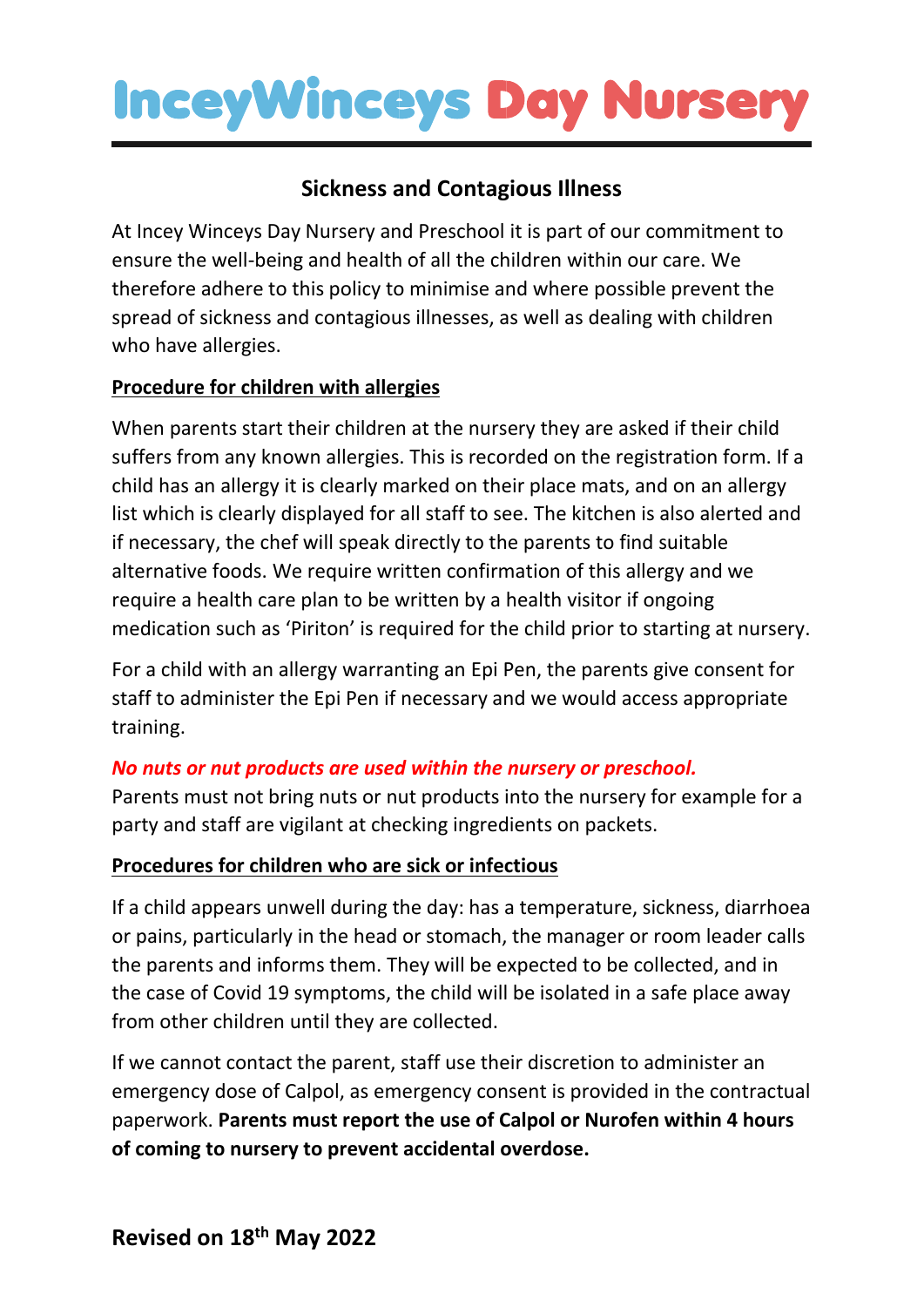# **InceyWinceys Day Nursery**

If a child has a temperature, they are kept cool by removing top clothing, sponging their heads with lukewarm water and kept away from draughts.

In extreme cases of emergency, an ambulance will be called and the child will be taken to the nearest hospital and the parent will be informed.

On occasion parents are asked to take their child to a doctor before returning them to nursery, to ensure that they are well and not infectious or contagious. The nursery reserves the right to refuse entry to a child who has a temperature, sickness or diarrhoea, or a contagious infection or disease.

#### **Covid-19**

Anyone with a high temperature, new and persistent cough or changes to sense of smell or taste will be immediately isolated and a call will be placed to inform their parents/carers they need to be collected. A PCR test must be taken and if it is positive there is a mandatory 10 day isolation period for the child and everyone they live with. If the test is negative the child can return to nursery as long as they are otherwise well.

#### **Sickness / Diarrhoea**

After sickness or diarrhoea the parents are asked to keep children home for **48 hours** after the last bout.

#### **Reporting of 'Notifiable Diseases**

If a child or adult is diagnosed with suffering from a notifiable disease under the Public Health (infectious diseases) Regulations, the GP will report this to the Health Protection Agency.

When the setting is made aware of this, or is formally informed of a notifiable disease, the manager will inform OFSTED and act on any advice given by the Health Protection Agency.

#### **HIV/ AIDS/ Hepatitis Procedure**

HIV virus, like other viruses such as Hepatitis (A, B and C) are spread through body fluids. Hygiene precautions for dealing with body fluids are the same for all children and adults.